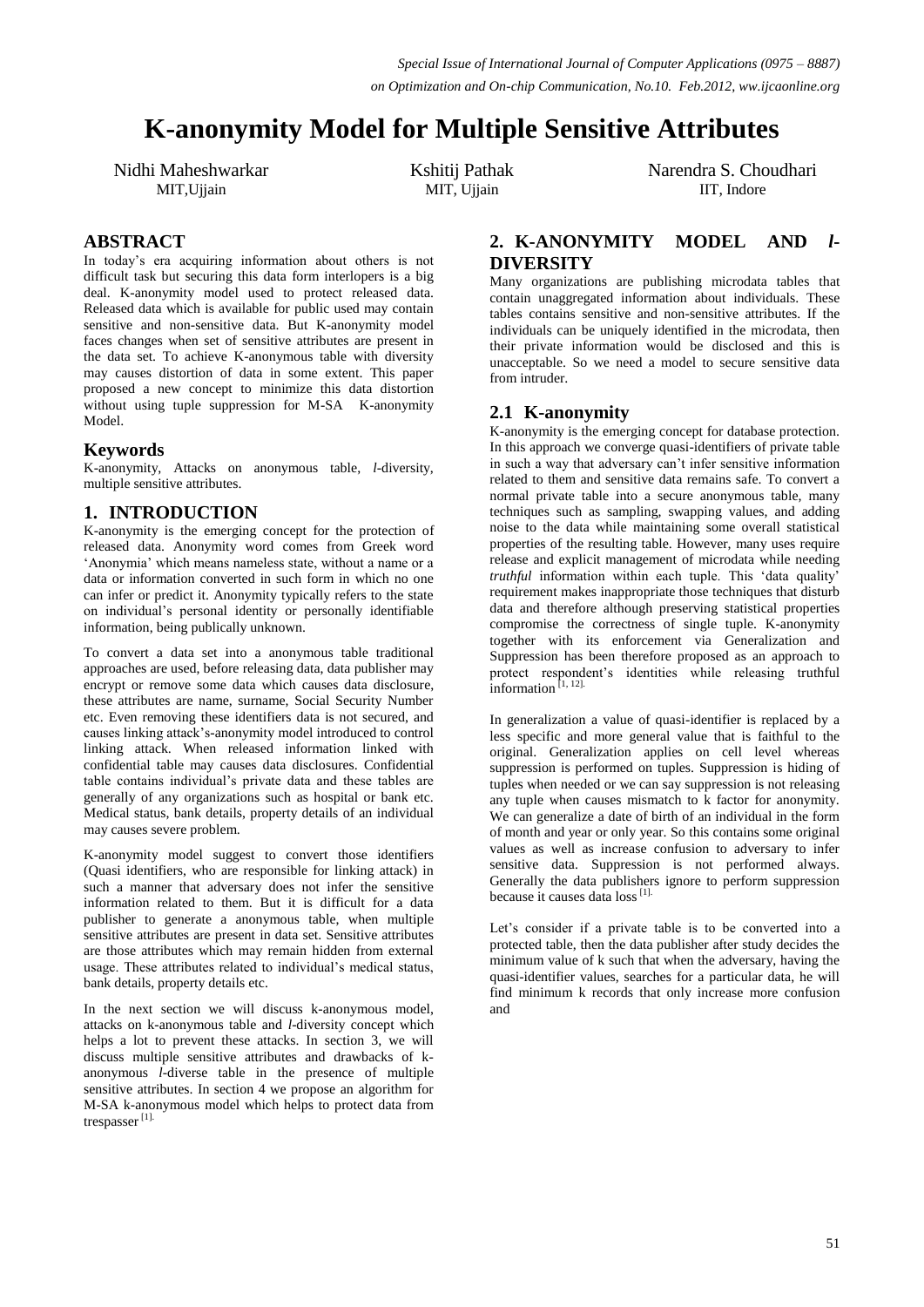|                      | <b>NONSENSITIVE</b> |         | <b>SENSITIVE</b>       |                                 |
|----------------------|---------------------|---------|------------------------|---------------------------------|
| S.<br>N <sub>O</sub> | ZIP<br><b>CODE</b>  | AG<br>E | <b>NATIONALI</b><br>TY | <b>MEDICAL</b><br><b>STATUS</b> |
| $\mathbf{1}$         | 456001              | 28      | Russian                | <b>Heart Disease</b>            |
| $\overline{2}$       | 130669              | 29      | American               | <b>Heart Disease</b>            |
| 3                    | 130669              | 21      | Japanese               | <b>HIV</b>                      |
| $\overline{4}$       | 456001              | 23      | American               | <b>HIV</b>                      |
| 5                    | 148533              | 50      | Indian                 | Cancer                          |
| 6                    | 148533              | 55      | Russian                | <b>Heart Disease</b>            |
| $\tau$               | 148500              | 47      | American               | <b>HIV</b>                      |
| 8                    | 148500              | 49      | American               | <b>HIV</b>                      |
| 9                    | 456001              | 31      | American               | Cancer                          |
| 10                   | 456001              | 37      | Indian                 | Cancer                          |
| 11                   | 130669              | 36      | Japanese               | Cancer                          |
| 12                   | 130669              | 35      | American               | Cancer                          |

*Special Issue of International Journal of Computer Applications (0975 – 8887) on Optimization and On-chip Communication, No.10. Feb.2012, ww.ijcaonline.org*

> records, generally known as domain. Figure 3 show domain and value generalization hierarchies which are applied on domain and individual values both  $[1, 2]$ .



 $NO = {Russian, American, Japanese, Indian}$ 



**Figure 3. Domain and Value Generalization Hierarchies for NATIONALITY**

#### **2.2 Attacks on K-anonymous Table**

In section 1, we have already discuss a linking attack and drawbacks related to them, in section 2.1 we discuss Kanonymity model to prevent this model but, attacks are still continued over anonymous table. There are two main major attacks known as Homogeneity and Background Knowledge attacks. Figure 4 shows 4-anonymous impatient microdata. It shows that for any set of quasi-identifiers, there are k-1 same records present in the data set. So interloper doesn"t infer individual"s sensitive data. But sometimes k-anonymity leads to leakage of information and when this information is disclosed homogeneity attack occurs. Figure 3 shows that for records 9, 10, 11, 12, all persons have cancer, even when this data is anonymized. So there must be some diversity factor that protects anonymized data from adversaries. In diversity, we manage records in a well represented form, which leads to remove leakage of information. In section 2.3, we will discuss *l*-diversity concept in brief. The second type of attack which is hard to remove is Background Knowledge attack. It occurs when an adversary have deep knowledge about individual. Here data publisher have to face problems because a data publisher is unable to know adversaries knowledge about individual. Another problem for data publisher if multiple adversaries are trying to infer a person"s information, all have different level of knowledge<sup>[4]</sup>.

#### **2.3** *l***-diversity**

Using this background knowledge attack, an adversary can disclose information in two ways: Positive disclosure and Negative disclosure. Wherein positive disclosure, an adversary can correctly identify the value of a sensitive attributes with high probability, while in the negative disclosure the adversary can correctly eliminate some possible values of sensitive attribute with high probability. So after brief study of these attacks we can say that background

**Fig. 1 Impatient Microdata**

| <b>NAME</b> | <b>ZIPCODE</b> | AGE | <b>MARITAL</b><br><b>STATUS</b> | <b>NATIONALITY</b> |
|-------------|----------------|-----|---------------------------------|--------------------|
|             |                | .   |                                 |                    |
| .           | .              | .   | .                               | .                  |
| .           |                |     |                                 |                    |
|             |                |     | .                               |                    |
| Tom         | 148533         | 50  | Single                          | Indian             |
| .           | .              | .   | .                               |                    |
|             |                |     |                                 |                    |
| .           | .              | .   | .                               | .                  |
|             |                |     |                                 |                    |

#### **Fig 2: Public Table**

He can"t find the individual"s details. But if there is such a record due to which the minimum k factor doesn"t matches, we delete or suppress it. This is the concept of Suppression .Figure 1 shows an impatient private table that contains sensitive and non-sensitive attributes. Work as a quasiidentifier that links with external available data and disclosed sensitive information. Figure 2 shows a public table and shows that Tom has Cancer.

Generalization and Suppression are most common and reliable techniques for achieving K-anonymity. Attributes generalization can be performed on dataset may be in two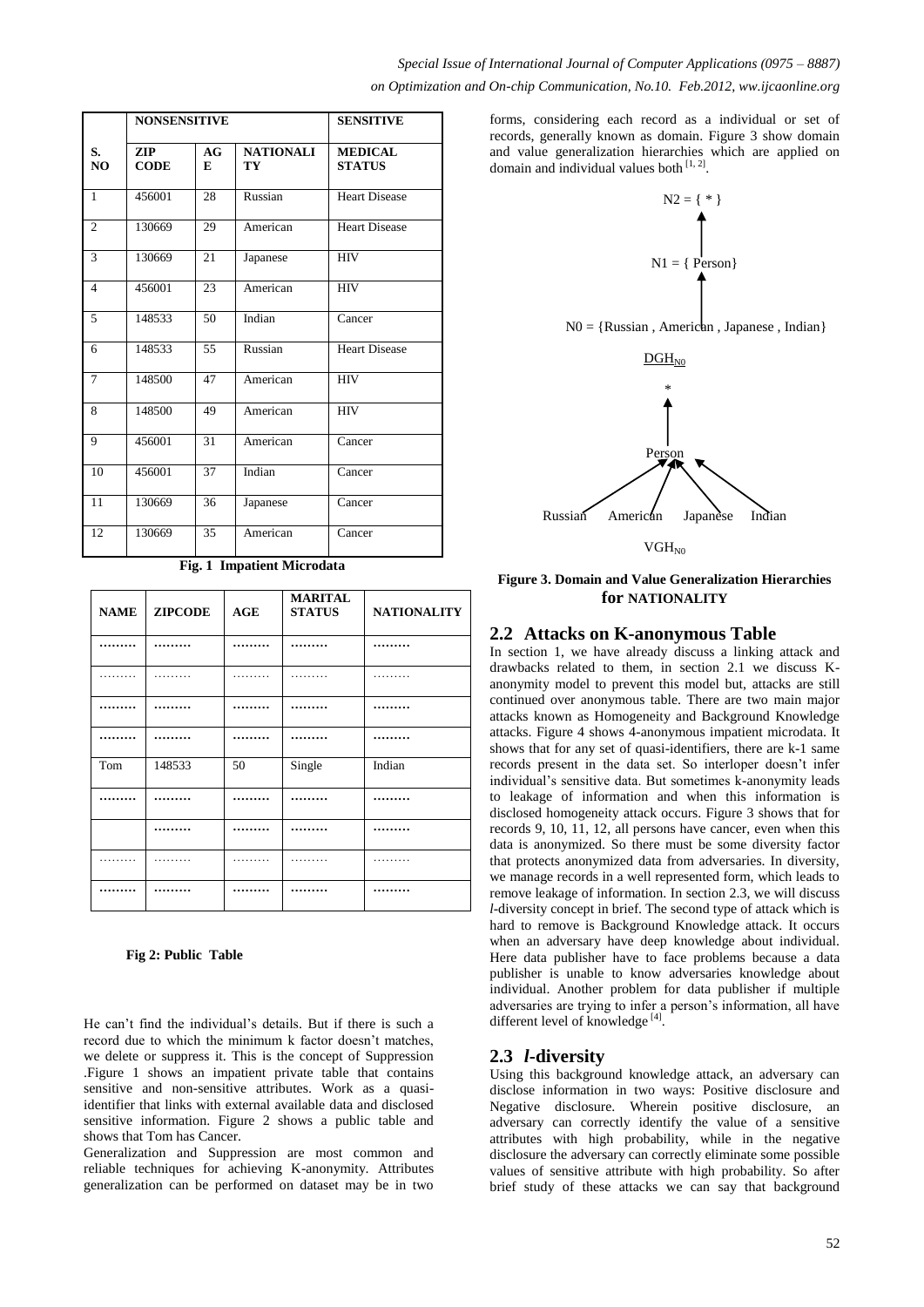knowledge attack is difficult to prevent as compared to homogeneity attack .Diversity ensures that all tuples that share the same values of their quasi-identifiers should have diverse values for their sensitive attributes. Figure shows 3 diverse impatient table. This shows that even if an adversary has background knowledge, there are *l* well represented sensitive values in table. So adversary needs *l*-1 damaging pieces of background knowledge to eliminate *l-*1 possible sensitive values and infer a positive disclosure. Thus by setting the parameter *l*, the data publisher can determine how much protection is provided against background knowledge even if this background knowledge is unknown to the publisher<sup>[4]</sup>.

# **3. MULTIPLE SENSITIVE ATTRIBUTES**

K-anonymity model introduced to protect sensitive attributes from interlopers where sensitive attribute is an attribute whose value for some particular individual must be kept secret from people who have no direct access to the original data. Data publisher needs to prevent privacy disclosure which means someone can simply attack link the publish table T and at least know the individuals suffer from some kinds of privacy disease. This phenomenon is a kind of privacy disclosure <sup>[5]</sup>. Information disclosure are of three types:

*Identity disclosure:* An individual is linked to a particular record in the published data.

*Attribute disclosure:* Sensitive attribute information of an individual is disclosed.

*Membership Disclosure:* Information about whether an individual"s record is in the published data or not is disclosed.

So, the data publisher have to convert a private table in such a manner that if an adversary want to search an individual's identity and have knowledge about quasi-identifiers, finds k-1 records that satisfies k-1 quasi-identifiers. Data publishers have to face problem when multiple sensitive attributes are present in records. Figure 5 shows a table having multiple sensitive attributes <sup>[6]</sup>. In this table Medical Status, Annual income and occupation are considered as a sensitive attributes. So when a data publisher concentrates to protect one sensitive attributes may cause disclosure of identity due to another one. So we need a technique to control all sensitive attribute. In section 4 we propose an algorithm, which is the extension of [6] prevent multiple sensitive attributes without suppression.

|                |                    | <b>NONSENSITIVE</b> |                        | <b>SENSITIVE</b>                |  |
|----------------|--------------------|---------------------|------------------------|---------------------------------|--|
| <b>S. NO</b>   | ZIP<br><b>CODE</b> | AG<br>E             | <b>NATIONALIT</b><br>Y | <b>MEDICAL</b><br><b>STATUS</b> |  |
| 1              | 130**<br>$\ast$    | $<$ 30              | $\ast$                 | <b>Heart Disease</b>            |  |
| $\mathbf{2}$   | 130**<br>$\ast$    | $<$ 30              | $\ast$                 | <b>Heart Disease</b>            |  |
| 3              | $130**$<br>$\ast$  | $<$ 30              | $\ast$                 | <b>HIV</b>                      |  |
| $\overline{4}$ | $130**$<br>$\ast$  | $<$ 30              | $\ast$                 | <b>HIV</b>                      |  |
| 5              | 1485*<br>$\ast$    | $\geq 40$           | $\ast$                 | Cancer                          |  |
| 6              | 1485*<br>$\ast$    | $\geq 40$           | $\ast$                 | <b>Heart Disease</b>            |  |
| $\overline{7}$ | 1485*<br>$*$       | $\geq 40$           | $\ast$                 | <b>HIV</b>                      |  |
| 8              | 1485*<br>*         | $\geq 40$           | $\ast$                 | <b>HIV</b>                      |  |
| 9              | 130**<br>$\ast$    | $3*$                | $\ast$                 | Cancer                          |  |
| 10             | $130**$<br>$\ast$  | $3*$                | $\ast$                 | Cancer                          |  |
| 11             | $130**$<br>$\ast$  | $3*$                | $\ast$                 | Cancer                          |  |
| 12             | $130**$<br>$\ast$  | $3*$                | $*$                    | Cancer                          |  |

| Fig. 4: 4-Anonymous Inpatient Microdata |  |
|-----------------------------------------|--|
|-----------------------------------------|--|

| S.NO.        | <b>ATTRIBUTE</b>      | TYPE                 |  |
|--------------|-----------------------|----------------------|--|
|              | <b>ZIPCODE</b>        | <b>NON-SENSITIVE</b> |  |
| $\mathbf{2}$ | AGE                   | <b>NON-SENSITIVE</b> |  |
| 3            | <b>NATIONALITY</b>    | <b>NON-SENSITIVE</b> |  |
| Δ            | <b>MEDICAL STATUS</b> | <b>SENSITIVE</b>     |  |
| 5            | <b>OCCUPATION</b>     | <b>SENSITIVE</b>     |  |
| 6            | <b>ANNUAL INCOME</b>  | <b>SENSITIVE</b>     |  |

**Fig. 5 Description of dataset**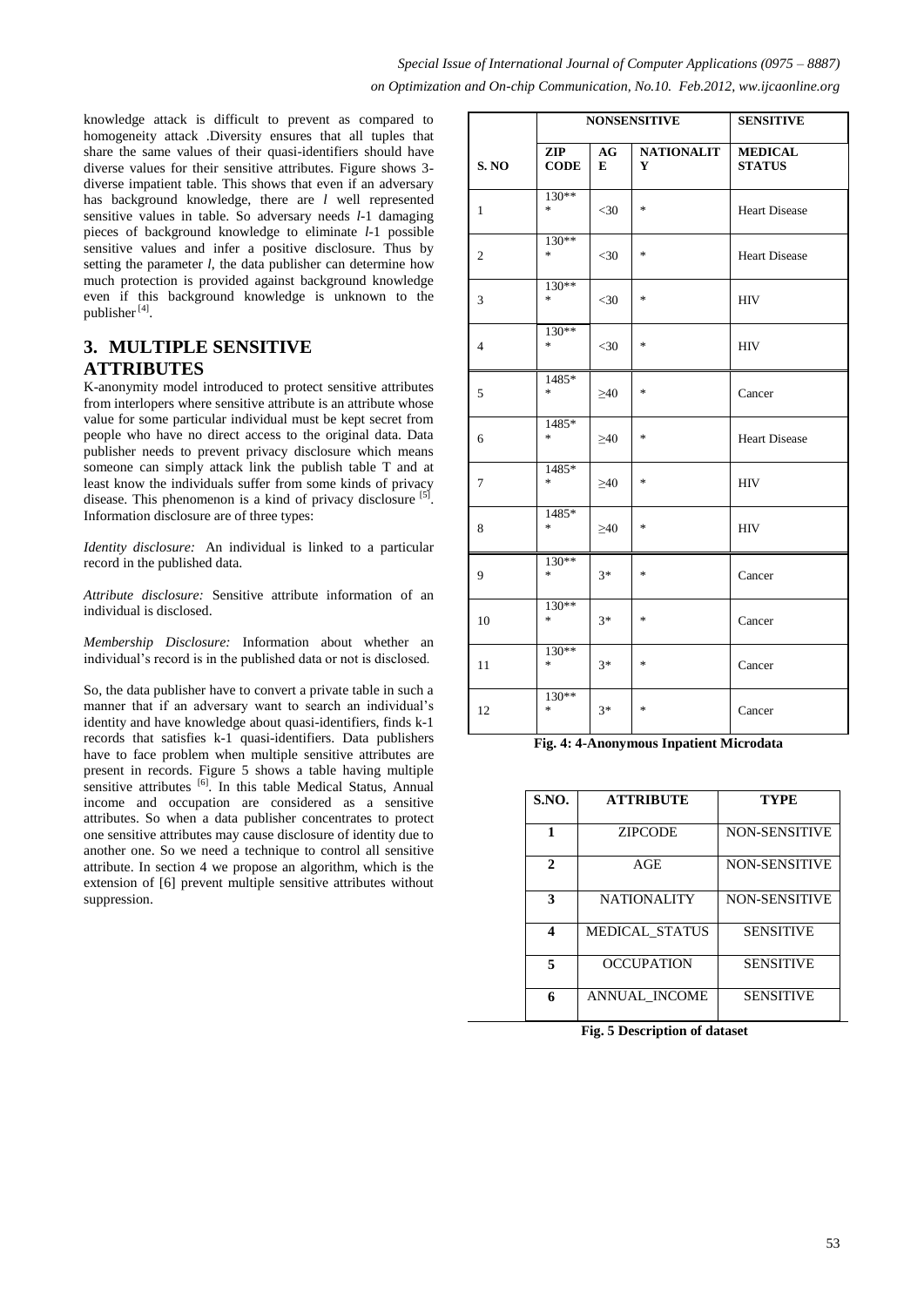# **4. M-SA K-ANONYMITY MODEL**

#### **Algorithm M-SA K-ANONYMITY MODEL**

//Temporary is a table of structure like Master (Private Table).Master table has n records and attributes zip code,age,nationality as a non-sensitive attributes and medical status,occupation,annual income as a sensitive attributes. //Data master table Row 1 to n. F\_Trim (a, b) removes b characters from a string Ex F\_Trim (123456, 2) = 1234. //Count\_Min\_K\_Factor\_Groupwise (Input\_table, Output\_ table)will form groups on basis of Nationality, ZIP and Age and return groups data (Nationality, ZIP ,Age) and count of the records per group in the form of table so output data will be (Nationality, ZIP ,Age, Count of the group). //General\_Medical\_Status, General\_Occupation, General\_Annual\_Income table contains data of sensitive attributes but having no sensitive information. //Group\_Details table to store group data and count, K anonymity factor (assuming 5),  $N =$  Total no of records in Master table. //Assuming for minimum ZIP length z, on converting 1 to z-1 characters to \*; required Anonymity and Diversity will be achieved. **STEP 1: Set Temporary to NULL**//Temporary is a table of structure like Master (Private Table). **STEP 2:** For Master  $(i) = 1$  to n **{ Do Temporary (i) = Master (i); }**//Copying data from Master Table (having n records) to Temporary **STEP 3: For Temporary (i) = 1 to n { Do Temporary (i).Nationality = '\*'; }**// Updating Nationality to \* **STEP 4: For Temporary (i) = 1 to n { If Temporary (i).Age <30 { Do Temporary (i).Age = '<30'; } Else if Temporary (i).Age =<30 and <= 60 { Do Temporary (i).Age =' [30-60]'; } Else { Do Temporary (i).Age = '>60 ;} }**  $t = 0$ ; // t is a variable for adding  $*$  to ZIP **STEP 5:**  $t = t+1$ ; **For Temporary (i) = 1 to n Check if marked as a modified go to next record//**Only those records are not considered which as shows their status in group \_details as a modified. **else { Do Temporary (i).Zip = F\_Trim (Temporary (i).Zip, t);**//Removing last t digits from Zip For  $c = 1$  to t  **{ Temporary (i).Zip = Append (Temporary**   $(i).Zip, '*)$ ; //Adding  $*$  at the end of Zip  **} } { { } { } } {**

**STEP6: Count\_Min\_K\_Factor\_Groupwise(Temporary,G**

**roups\_Details)**//Count\_Min\_K\_Factor\_Groupwise (Input\_table, Output\_ table ) will form groups on basis of Nationality, ZIP and Age and return groups data (Nationality, ZIP ,Age) and count of the records per group in the form of table so output data will be (Nationality, ZIP ,Age , Count of the group).  $p= 0$ ; // p is a variable for General\_Medical\_Status table **q=0;** / / q is a variable for General\_Occupation table  $\mathbf{r} = \mathbf{0}$ ; // $\mathbf{r}$  is a variable for General\_Annual\_Income table **j**= 1; // j is a variable for Group\_Details table **While Group\_Details (j) is not null Do Cnt = Group\_Details (j).count; While Cnt < K { Do Temporary (N+1).Nationality= Group\_Details (j). Nationality; Do Temporary (N+1).Zip = Group\_Details (j).Zip; Do Temporary (N+1).Age = Group\_Details (j).Age;** // Inserting additional similar entries to achieve K Anonymity **p = p+1; Do Temporary (N+1).Medical\_Status= General\_Medical\_Status (p)** // Updating sensitive medical status to non sensitive ex Cancer to Malaria **If**  $p = X / X$  is number of records in General\_Medical\_Status table **Do p= 0; q= q+1; Do Temporary (N+1).Occupation= General\_Occupation (q)** // Updating sensitive Occupation to non sensitive Ex Manager to Clark **If**  $q = Y / \sqrt{Y}$  is number of records in General\_Occupation table **Do q= 0; r= r+1; Do Temporary (N+1).Annual\_Income = General Annual Income (r)// updating** sensitive Annual\_Income to non sensitive Ex: 2 lakh to 12 lakh **If**  $r = Z / \sqrt{z}$  is number of records in General\_Annual\_Income table **{ Do r= 0; } mark all as a modified in Group\_Details.**  $\text{Cnt} = \text{Cnt}+1$ ; // K Anonymity achieved. **While Cnt > =K** Count Sensetive (Temporary, Group Details (j), **Medical\_Status, OP\_Medical\_Status\_Group);** // Count\_Sensetive forms groups on basis of sensitive data passed as input parameters (here Medical\_Status) and returns a table having two fields Sensitive\_Field and its count (Medical\_Status and count of Medical\_Status (Ex: Cancer , 5 ) )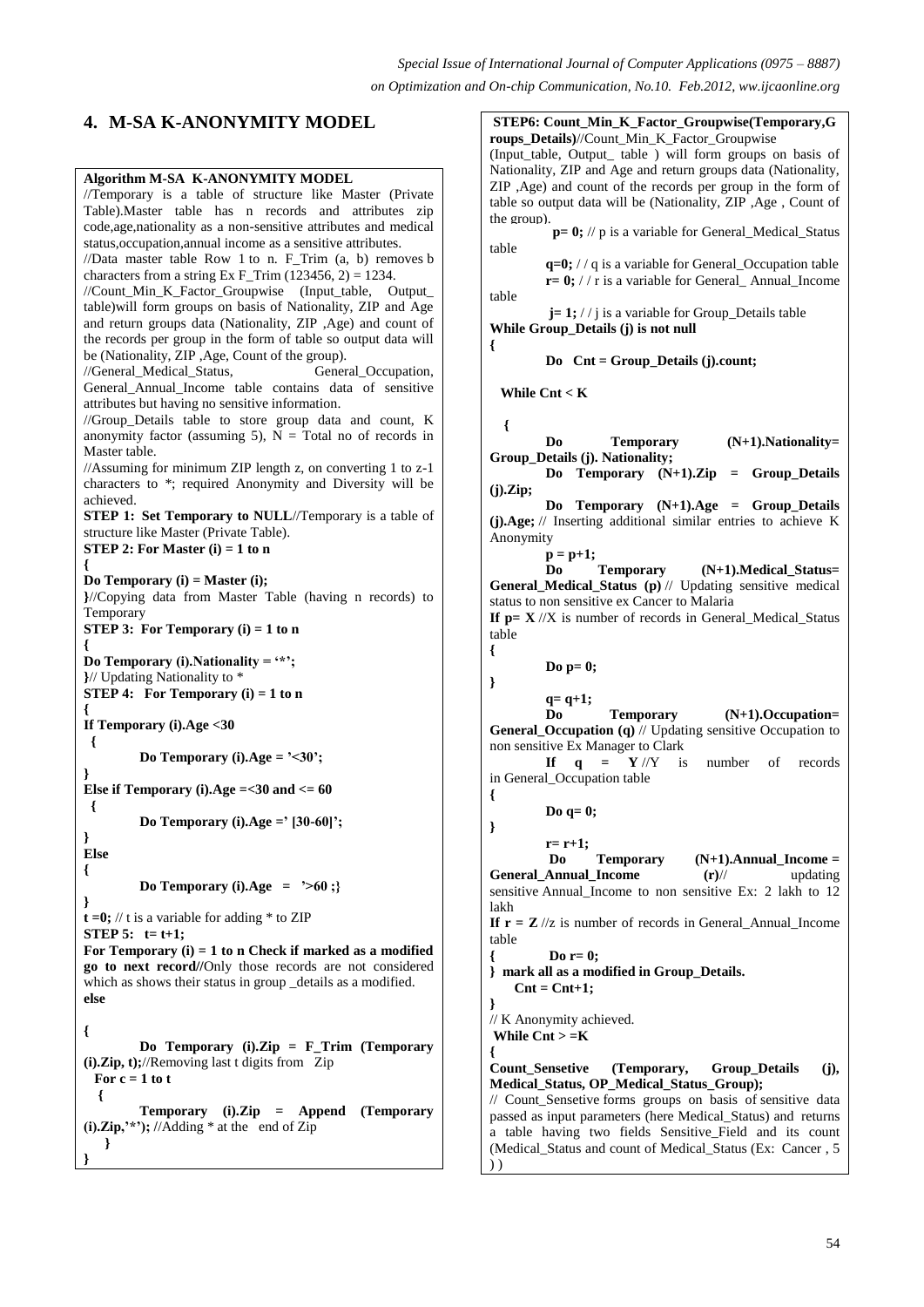```
If Group_Details (j). Count = OP_Medical_Status_Group 
(1). Count
{
        Go to (Step 5);
}
Count_Sensetive (Temporary, Group_Details (j), 
Occupation, OP_Occupation_Group);
   If Group_Details (j). Count = OP_Occupation_Group 
(1). Count
{
        Go to (Step 5);
} Count_Sensetive (Temporary, Group_Details (j), 
Annual_Income, OP_Annual_Income_Group);
If Group_Details (j). Count = OP_Annual_Income_Group 
(1). Count
{
        Go to (Step 5);
}
}
         j= j+1;
}
STEP 7: END
```
**Figure 6: Algorithm for M-SA K-anonymity model**

| <b>NONSENSITIVE</b> |          |  |                        | <b>SENSITIVE</b> |                               |               |
|---------------------|----------|--|------------------------|------------------|-------------------------------|---------------|
|                     | S. NOZIP |  | <b>AGE NATIONALITY</b> |                  | <b>MEDI STATUS OCCUPATION</b> | <b>INCOME</b> |
|                     | 13051    |  | 26 Indian              | Heart Disease    | Pilot                         |               |
|                     | 130652   |  | 45 American            | Heart Disease    | Lecturer                      |               |
| 3                   | 130654   |  | 36 Indian              | HIV              | <b>Distillation Chemists</b>  |               |
| 4                   | 13058    |  | 29 Indian              | F1u              | <b>Explosives Handler</b>     |               |
|                     | 13050    |  | 29 Russian             | Gastrie Uleer    | Doctor                        | 3.5           |
| 6                   | 13051    |  | 28 Indian              | HIV              | Doctor                        | 4.5           |
|                     | 13055    |  | 29 American            | Fh               | QC Inspector (Aircraft)       | 3.5           |
| 8                   | 130660   |  | 37 Indian              | Cancer           | Lecturer                      |               |
| 9                   | 456001   |  | 66 Russian             | HIV              | Doctor                        |               |
| 10                  | 456008   |  | 61 American            | Cancer           | <b>Distillation Chemists</b>  | 3.5           |
|                     | 130659   |  | 31 Indian              | Flu              | Student                       |               |
| 12                  | 130665   |  | 58 Russian             | Cancer           | <b>Distillation Chemists</b>  |               |
| 13                  | 130654   |  | 42 American            | Cancer           | Lecturer                      |               |
| 14                  | 130658   |  | 50 Russian             | Gastrie Uleer    | <b>Distillation Chemists</b>  |               |
| 15                  | 130661   |  | 53 Indian              | Cancer           | <b>Explosives Handler</b>     |               |
| 16                  | 130662   |  | 42 Russian             | Cancer           | Doctor                        |               |
|                     | 130666   |  | 31 American            | Cancer           | Student                       |               |

|   | <b>NONSENSITIVE</b> |                      |                    |               | <b>SENSITIVE</b>             |               |
|---|---------------------|----------------------|--------------------|---------------|------------------------------|---------------|
|   | S. NOZ CODE AGE     |                      | <b>NATIONALITY</b> |               | MEDI STATUS OCCUPATION       | <b>INCOME</b> |
|   | 1305*               | $30$                 | ×                  | Heart Disease | Pilot                        |               |
|   | 1305*               | $30$                 | ×                  | F1u           | Explosives Handler           |               |
|   | $5 1305*$           | $30$                 | ×                  | Gastrie Uleer | Doctor                       | 3.5           |
|   | $6 1305*$           | ⊲0                   | ×                  | HIV           | Doctor                       | 4.5           |
|   | 1305*               | $_{30}$              | s                  | F1u           | QC Inspector (Aircraft)      | 3.5           |
|   | 1306**              | $[30 - 60]$          | ×                  | Heart Disease | Lecturer                     |               |
|   | 1306**              | $130 - 61*$          |                    | $_{\rm HIV}$  | <b>Distillation Chemists</b> |               |
|   | 1306**              | $130.61*$            |                    | Cancer        | Lecturer                     |               |
|   | 1306**              | $130.60*$            |                    | Gastrie Uleer | <b>Distillation Chemists</b> |               |
|   | 1306**              | $130.61*$            |                    | Flu           | Student                      |               |
|   | 1306**              | $130.61*$            |                    | Cancer        | Student                      |               |
|   | 1306**              | $130.6$ <sup>*</sup> |                    | Cancer        | Distillation Chemists        |               |
|   | 1306**              | $130 - 61*$          |                    | Cancer        | <b>Explosives Handler</b>    |               |
|   | 1306**              | 130-60               | $\mathbf{\ast}$    | Cancer        | Doctor                       |               |
| R | 1306**              | $[30 - 60]$          | ×                  | Cancer        | Lecturer                     |               |
|   | 45600*              | >60                  | ×                  | HIV           | Doctor                       |               |
|   | 45600*              | >60                  | ×                  | Cancer        | <b>Distillation Chemists</b> | 3.5           |
|   | 45600*              | >60                  | $\overline{\ast}$  | Heart Disease | S/w Engg.                    | $_{2.2}$      |
|   | 45600*              | >60                  | s                  | F1u           | Lecturer                     |               |
|   | 45600*              | >60                  | ż                  | Gastric Ulcer | S/w Engg.                    |               |

3-SA 5-Anonymous Impatient table



**Figure 7 Experimental Results**

Figure 6 shows Algorithm for M-SA K-anonymity model to protect multiple sensitive attribute. In this model K-anonymity and *l*-diversity achieved. Figure 7 shows the results based on this algorithm. This algorithm also proposed a alternative solution for tuple suppression.Quasi-identifiers are generalized in such a manner it will maintain minimity principle which state that "anonymization method should not generalized, suppress, or distort the data more than it is necessary to achieve k-anonymity." Figure 5 shows a data set description which contains sensitive and non-sensitive attributes. In this algorithm we generalize quasi-identifier age and nationality in fixed level of generalization and we check by increasing level of generalization for zip code to achieve K-anonymity and diversity both.

# **5. CONCLUSION**

This paper proposed an alternative concept for suppression. Suppression means not releasing the attributes which fails to achieve anonymity and *l*-diversity but every record contains individual"s details which are unique but when suppression is applied record is ignored which causes data lose which is not a good technique. In M-SA K-anonymity model we add a new record to maintain anonymity as well as diversity. The addition of new records depends upon minimum k factor of the dataset. This is a secure algorithm to maintain usability of data set as well as diversity of the records.

#### **6. REFERENCES**

- [1] Nidhi Maheshwarkar, Kshitij Pathak, Vivekanand Chourey, "Performance Issues of Various K-anonymity Strategies", International Journal of Computer Technology and Electronics Engineering (IJCTEE), 2011, ISSN No. 2249-6343.
- [2] Nidhi Maheshwarkar, Kshitij Pathak, Vivekanand Chourey, "Privacy Issues for K-anonymity Model", International Journal of Engineering Research and Application, 2011, ISSN No. 2248-9622.
- [3] V.Ciriani , S. De Capitani di Vimercati , S. Foresti ,P. Samarati,"K-Anonymity",Springer US, Advances In Information Security (2007).
- [4] Latanya. Sweeney,"Achieving K-Anonymity privacy protection using generalization and suppression" International journal of Uncertainty,Fuzziness and Knowledge-based Systems,10(5), May 2002,571588.
- [5] Pierangela Samarati ,Latanya Sweeney,"Protecting Privacy when Disclosing Information: K-Anonymity and its enforcement through Generalization and Suppression.1998.